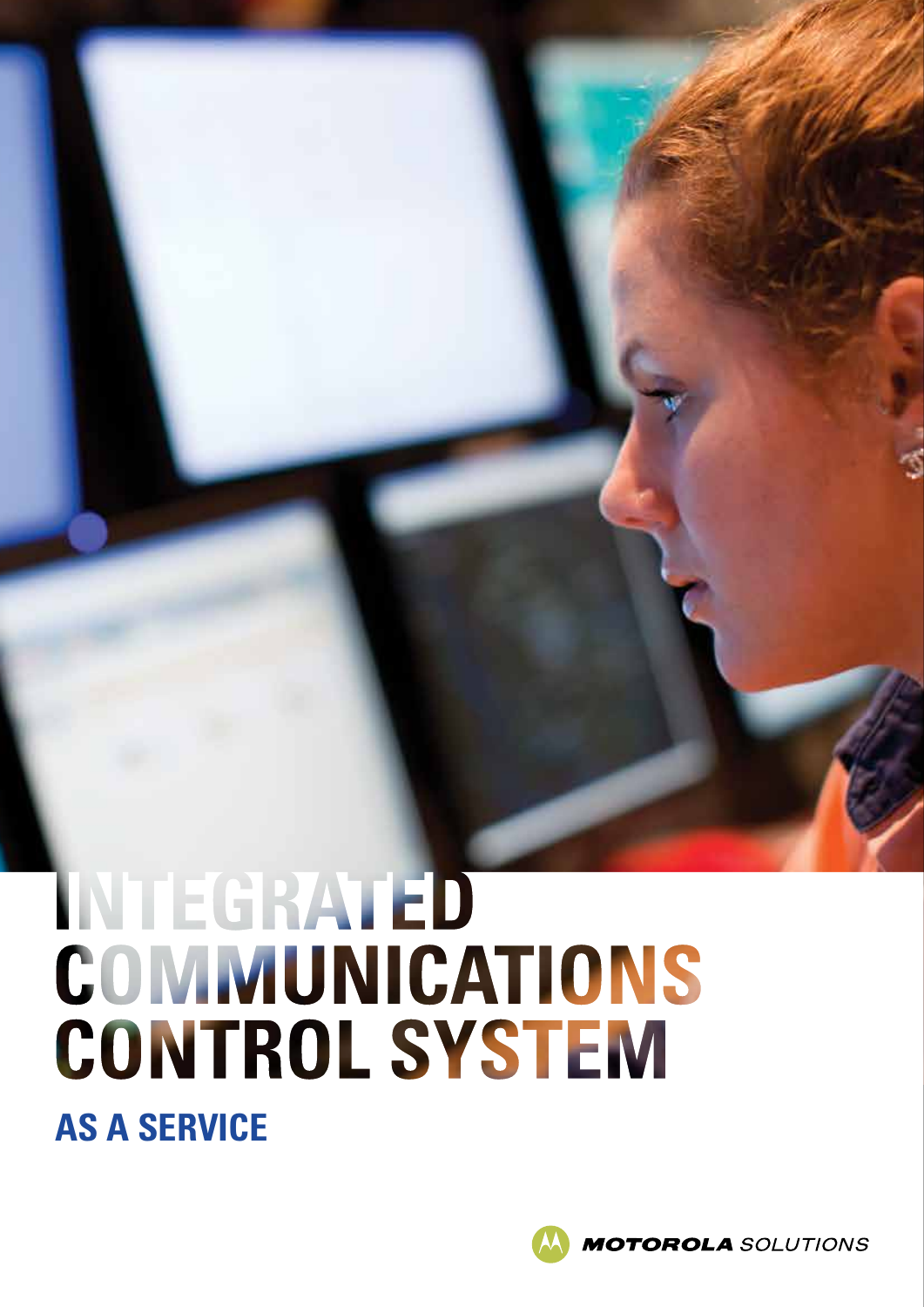

# **MANAGING THE COMPLEXITY.**

HOW WILL YOU SIMPLIFY ESN MIGRATION?

Control room IT solutions play a vital role in incident management. Technologies such as Integrated Communications Control Systems (ICCS) are at the heart of incident response workflows, helping to streamline telephone call handling, contact management and radio dispatching.

The migration to the Emergency Services Network (ESN) changes the landscape for ICCS solutions. To access ESN functionality, existing ICCS solutions will need to be upgraded and certified. Adding to the complexity is the need to maintain Airwave connectivity during the transition and the associated change management required to enable a smooth control room upgrade.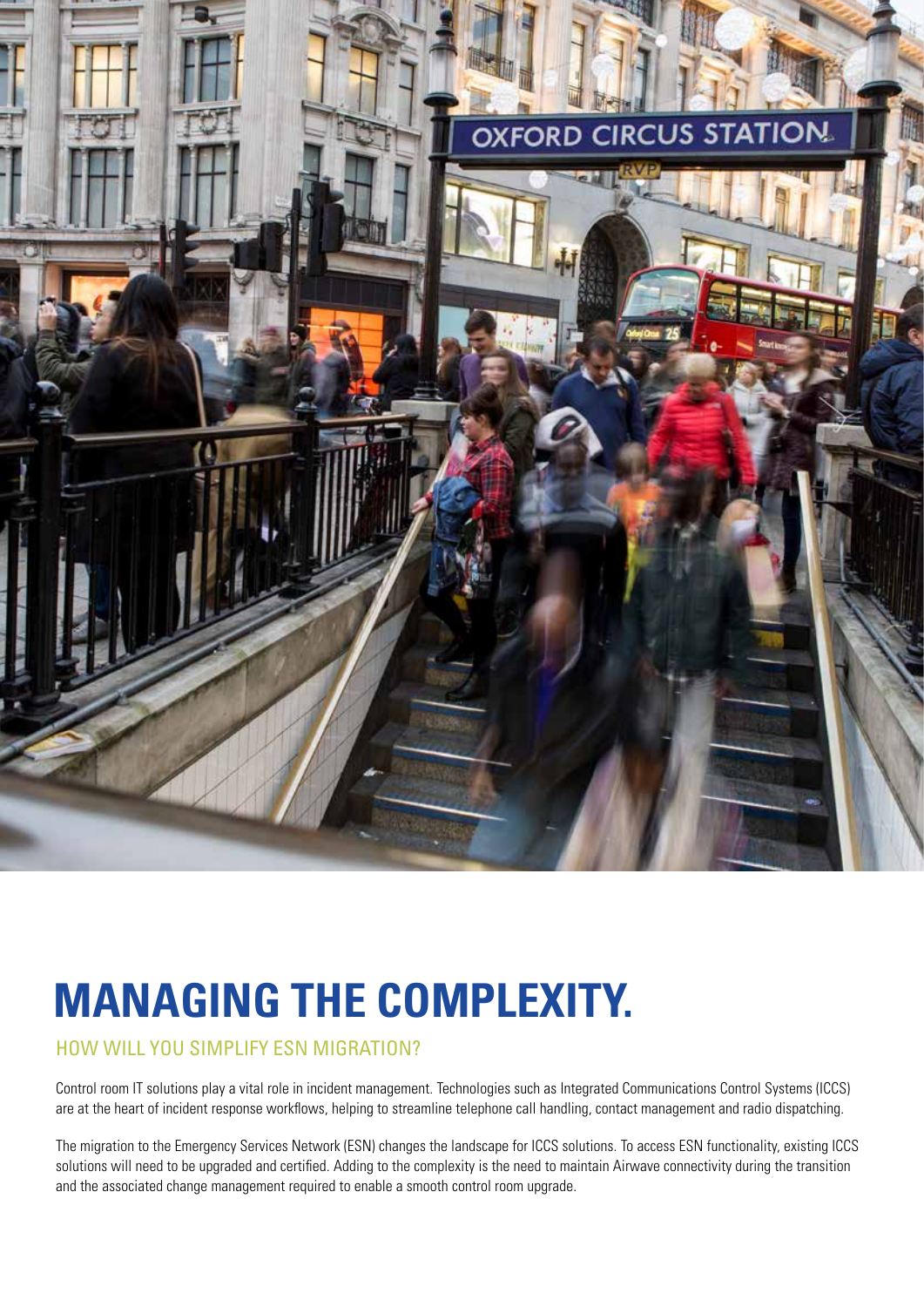# **EFFICIENT SCALABILITY.**

IN ADDITION TO PROVIDING THE RIGHT FUNCTIONALITY, ICCS SOLUTIONS MUST ADDRESS THE NEED FOR EFFICIENT SCALABILITY.

In the new landscape, your ability to effectively and efficiently manage incidents will be impacted by how you address specific operational challenges:

- How can you provide a unified experience for operators managing ESN and Airwave users?
- How will you minimise the risk of disrupting operations during the control room upgrade?
- Can you retain your incident response capability in the event of a control room IT system failure?
- Have you made sufficient allowance in operator positions to cope with peaks in emergency call volumes?
- Have you procured sufficient server hardware and software licenses to effectively manage major incidents?

**Integrated communications control systems are at the heart of incident response workflows.**

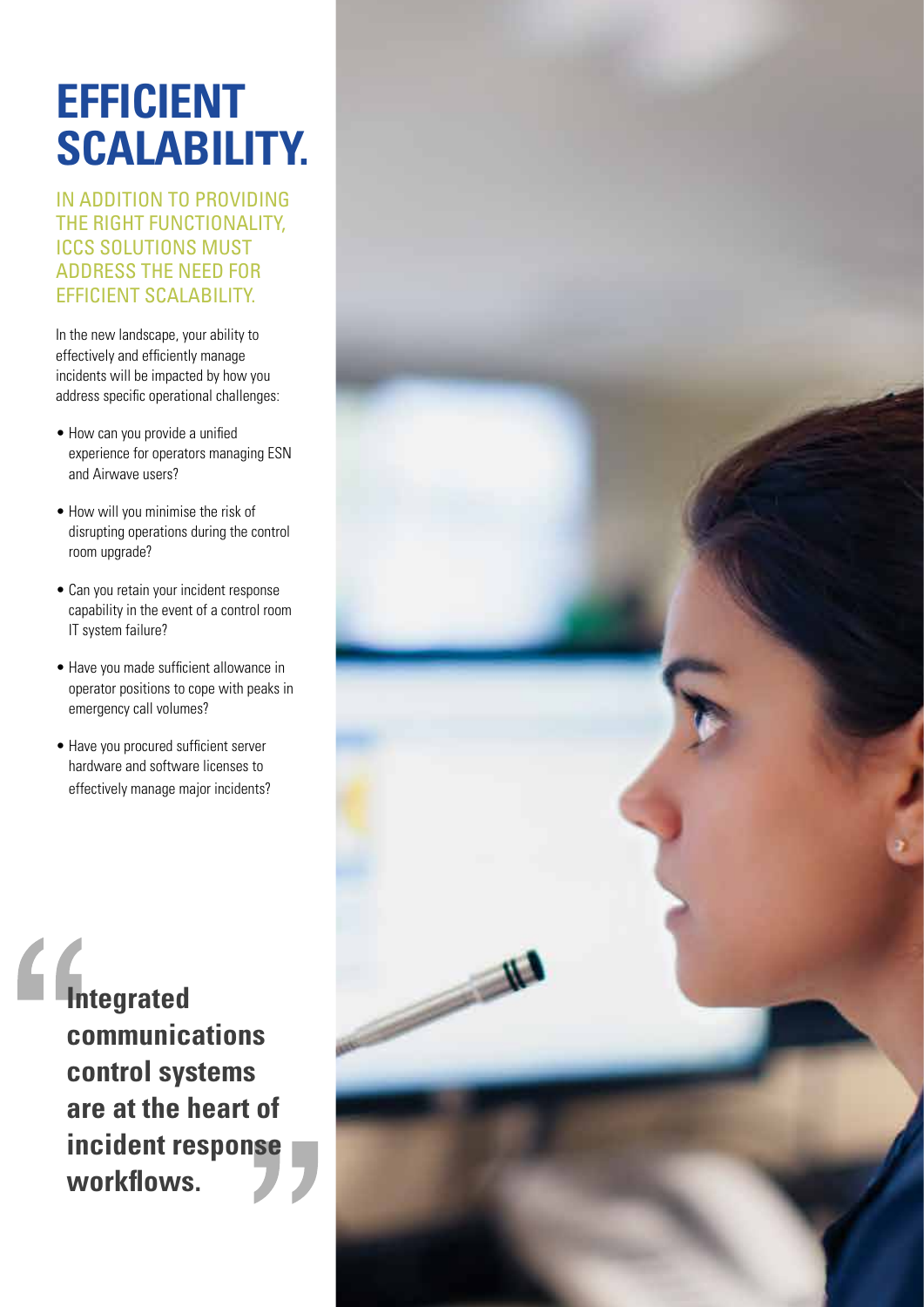# **WHAT IF YOU COULD...**

### IMPLEMENT A SMOOTH CONTROL ROOM UPGRADE AND AT THE SAME TIME REDUCE YOUR INVESTMENT IN UNUSED CAPACITY?

Simply put, you can. A change is occurring in the way IT solutions are purchased and deployed. Advancements in cloud computing and web-based technologies underpin new IT delivery models that can transform your control room operations.

What does this mean? Instead of taking on the overhead of maintaining on-premise IT systems, a cloud strategy can help you focus resources on your core control room operations. In fact, organisations that have adopted cloud services have achieved, on average, 15.07% reduction in IT spending and 16.76% reduction in IT maintenance costs<sup>1</sup>. In addition, capacity can be dynamically adjusted on-demand, paving the way for pay-per-use billing and significant operational cost savings.

ICCS as a Service (ICCSaaS) transforms control room operations by combining mission-critical security and availability with elastic capacity through Motorola Solutions' private cloud, hosted in ESN data centres. An ESN certified solution, ICCSaaS addresses fundamental requirements of the emergency services, simplifying ESN control room migration, enhancing operational agility and optimising capital and operational costs.

<sup>1</sup> Source: Vanson Bourne (2012) The Business Impact of the Cloud

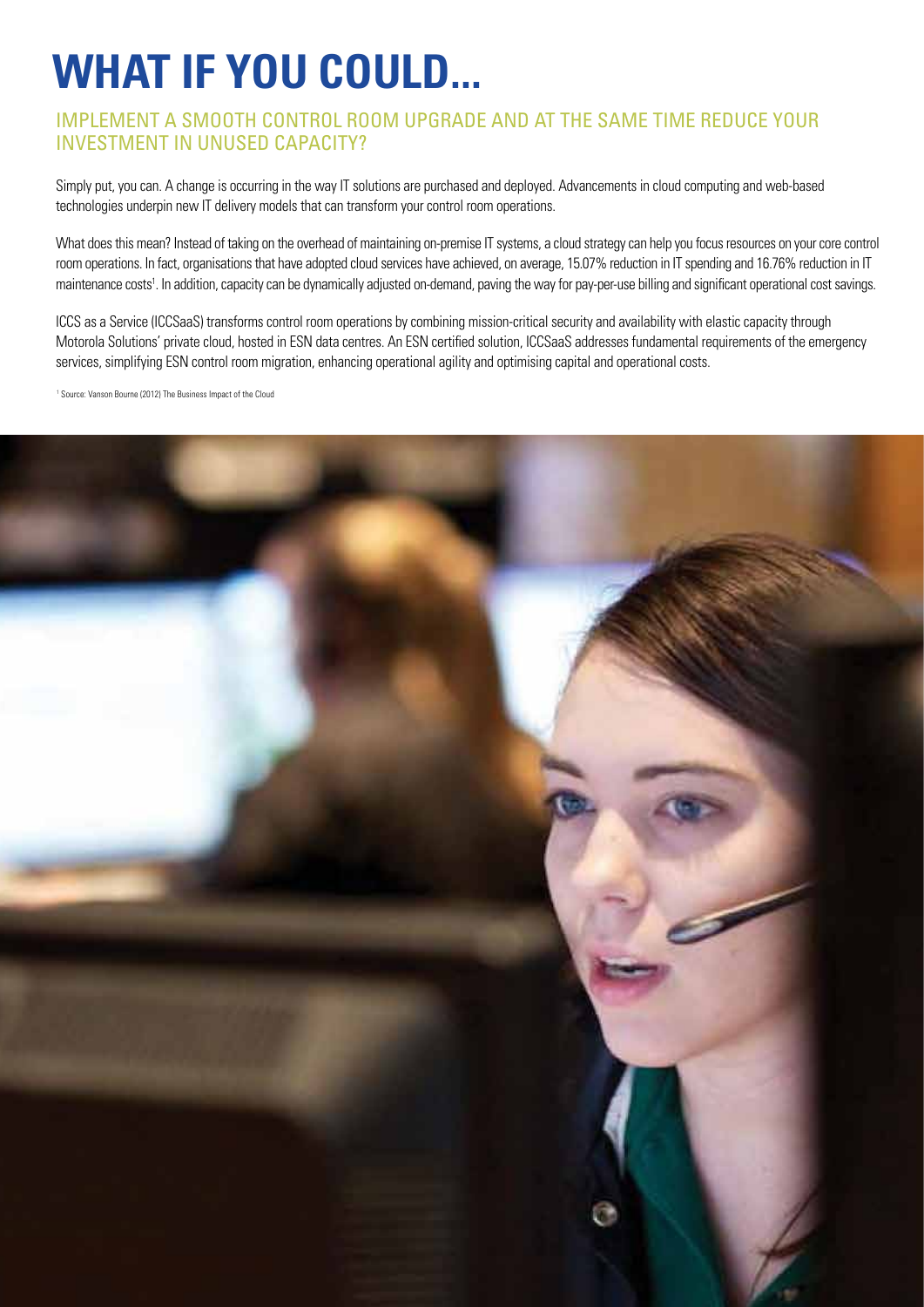

# **HARNESS MISSION-CRITICAL INFRASTRUCTURE AS A SERVICE.**

ICCSaaS represents the next evolution of control room capabilities. The service is based on the Mobile Asset Control System (MACS), a web-based unified communications platform that simplifies and integrates control room workflows for efficient incident management.

Recognising the need to support the specific configuration and integration requirements of your control room, ICCSaaS eschews the onesize-fits-all approach. ICCSaaS harnesses the power of a multi-instance cloud, providing true data isolation and allowing you to upgrade your ICCS at a time that is right for you.

#### RELY ON A SECURE, HIGH AVAILABILITY OPERATIONAL ENVIRONMENT.

With ICCSaaS, you will receive ongoing support and maintenance services on a 24x7x365 basis, leveraging our current ESN managed services platform. Information security and service availability are addressed through a layered approach that provides geographically redundant protections and a combination of physical security and cybersecurity controls.

ESN data centres provide the critical first layer of defence for ICCSaaS, with ISO27001 and IL3 accredited security controls in place. Physical access controls in all hosting locations coupled with access management to all secured areas are integral to the information security architecture.

At the application level, the MACS ICCS provides role-based access controls and a distributed architecture that delivers the enhanced resilience and availability required for mission-critical control room operations.

### **END-TO-END LAYERED SECURITY FRAMEWORK**

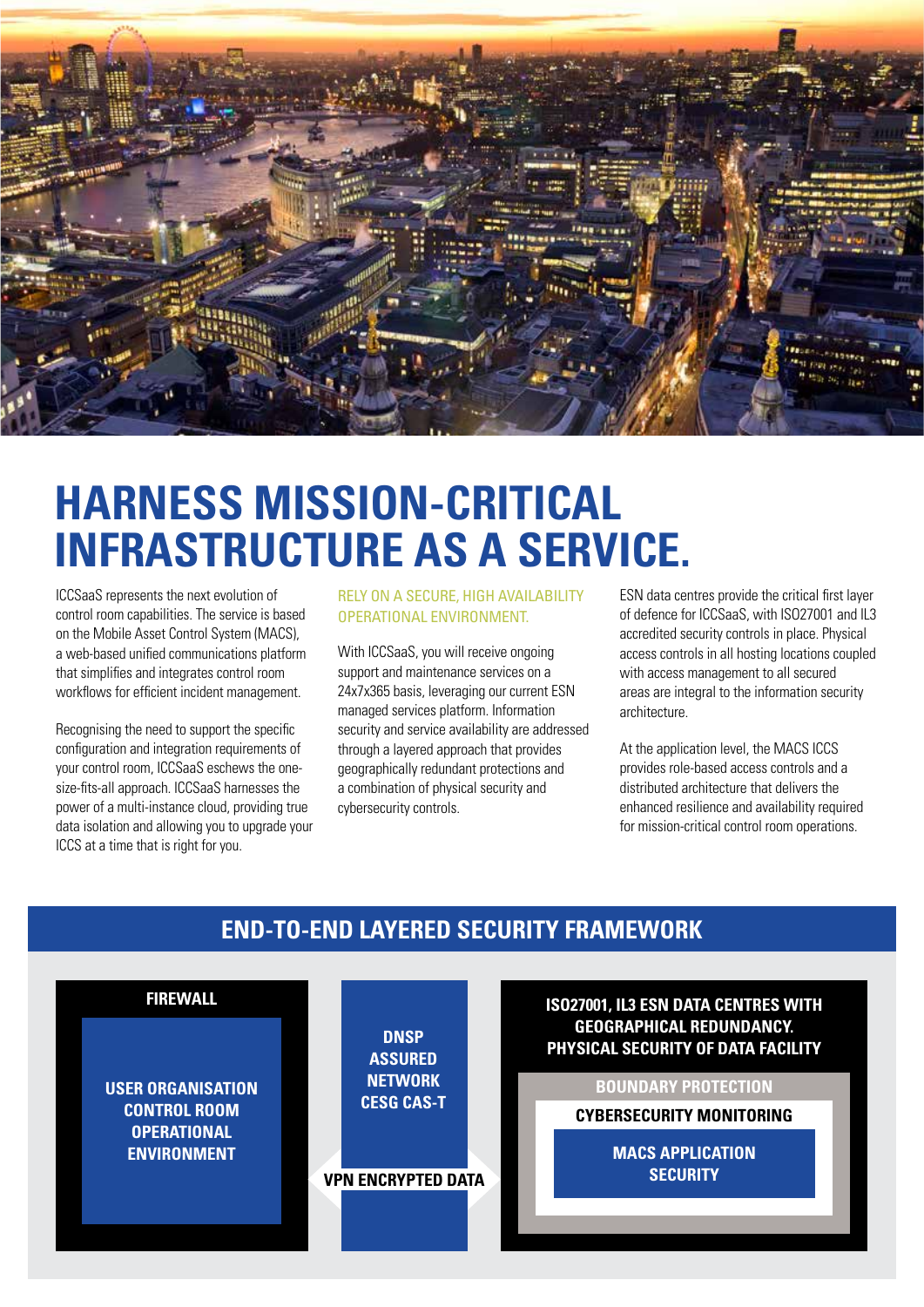

### IMPROVE YOUR AGILITY WITH ON-DEMAND CAPACITY EXPANSION.

In the traditional on-premise ICCS implementation model, organisations typically need to over-purchase capacity for operational resilience. With ICCSaaS, a virtualized server architecture ensures that you can rapidly scale capacity up or down to efficiently manage periods of peak demand such as during major incidents.

### REDUCE ON-PREMISE IT INFRASTRUCTURE OVERHEADS.

When deploying on-premise IT systems, your overheads include patching, monitoring and auditing the infrastructure as well as implementing physical security controls.

With ICCSaaS, the MACS ICCS software runs on virtual machines created in the cloud, significantly reducing your IT support costs and deployment footprint. A remote connection to Airwave is achieved through the use of geographically redundant Dispatch Communication Servers (DCS), removing the need for on-premise CCI hardware. In addition to reducing on-premise infrastructure, the virtualised DCS architecture offers resource pooling efficiencies and reduces the need for CCI over-provisioning.

Thanks to the web-based architecture of MACS, your operators can access the ICCS client application using existing PCs – by simply bringing up a browser. To simplify deployment, existing USB accessories such as foot switches and headsets will work seamlessly with MACS ICCS clients.

### MINIMIZE DOWNTIME DUE TO SYSTEM UPGRADES.

In addition to enhancing availability, the replication of service recipient instances across two ESN data centres makes ICCS application upgrades much less disruptive, minimises downtime and provides a safe back-out path.

### ACCESS THE RIGHT INFORMATION AT THE RIGHT TIME.

The success criteria for control room IT systems must be based on ensuring users access the right service at the right time. To achieve this, an integrated IT framework is required whereby disparate systems are unified, so as to enable simplified task-based views for users.

The MACS ICCS is a modular control room platform that manages all communications and provides the operator with situational awareness through a unified voice, messaging and tracking solution. The unified approach, enabled via a set of simple application programming interfaces (API), supports the integration of multiple systems such as CAD, voice logging, social media channels and telephony with Airwave and ESN services.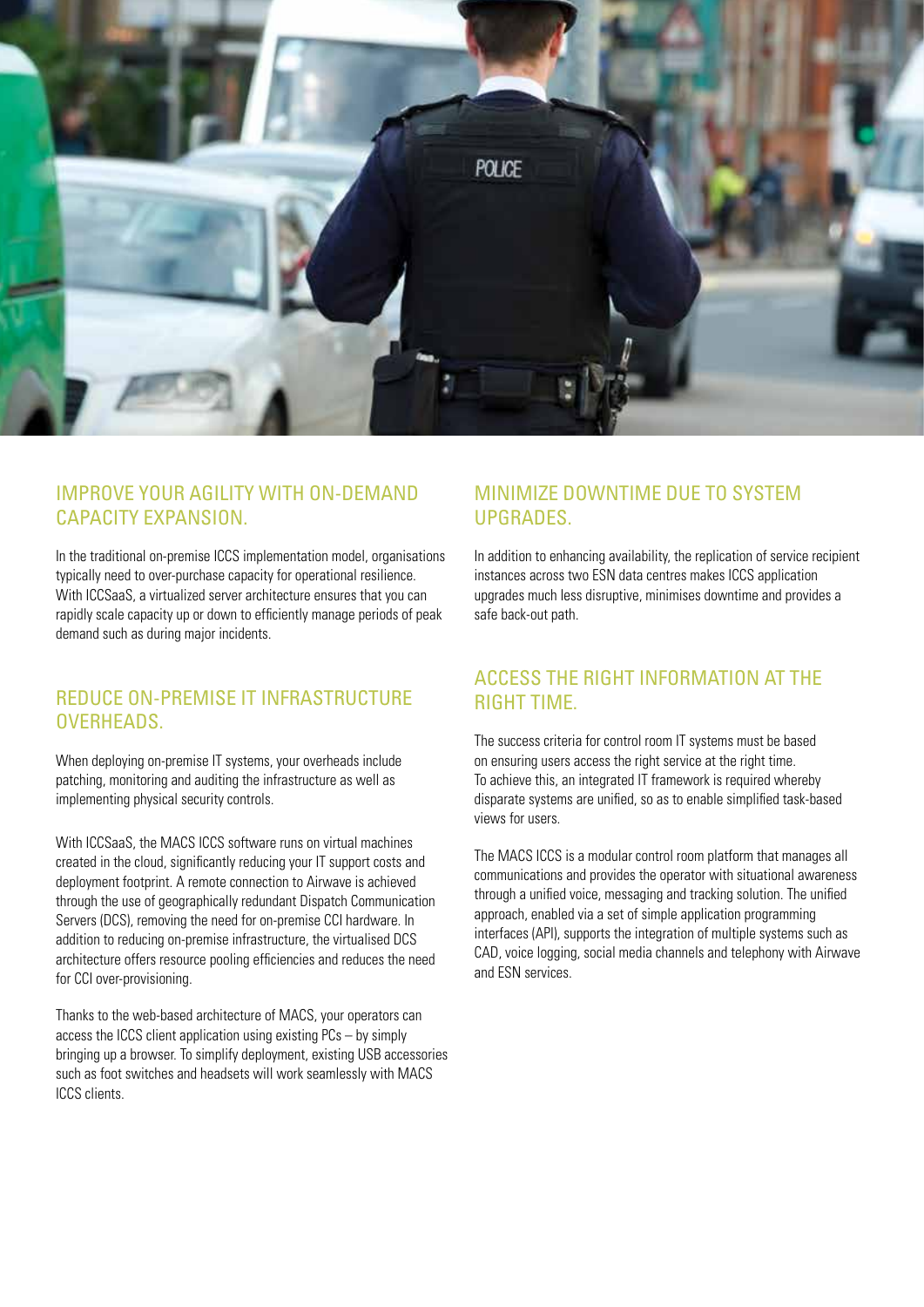# **BEGIN THE TRANSFORMATION TODAY.**

ICCSaaS has been developed to simplify your ESN migration and enable next-generation control room capabilities. The service addresses the need for agility, scalability, flexibility and continuous innovation through a flexible cloud architecture. The service's design also recognises the need for a hybrid approach that unifies across on-premise and off-premise environments to create integrated workflows through simple APIs.

To support the myriad of deployment scenarios, we are offering ICCSaaS through a tiered set of packages with different levels of solution customisation. Motorola Solutions' experienced managed services consultants will work with you to select the right package based on your desired outcomes. Now is the time to begin your control room transformation.